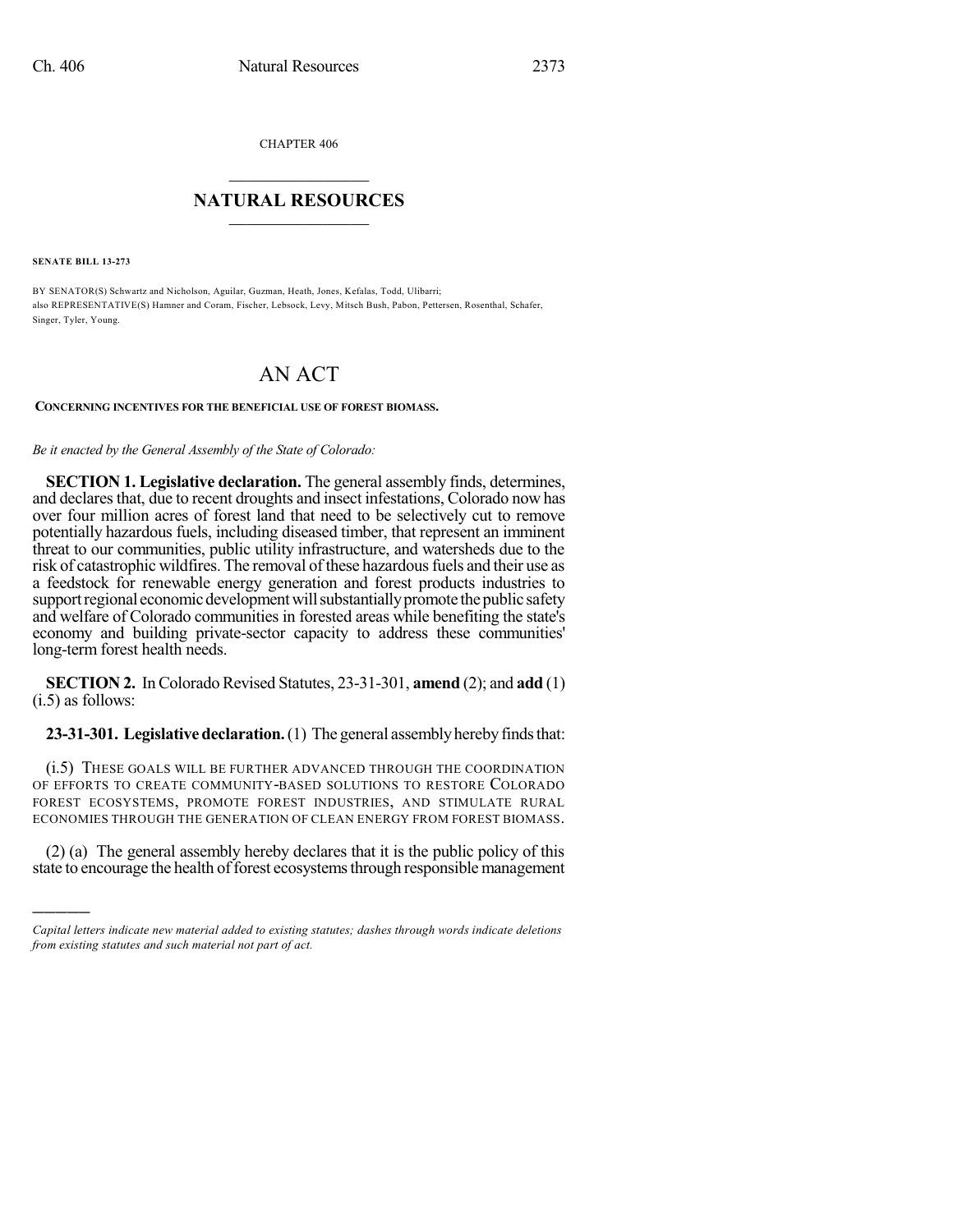2374 Natural Resources Ch. 406

of the forest land of the state and through coordination with the United States secretary of the interior and the United States secretary of agriculture to develop management plans for federal lands within the state of Colorado pursuant to 16 U.S.C. sec. 530, 16 U.S.C. sec. 1604, and 43 U.S.C. sec. 1712, including THE FOLLOWING: The use of prescribed and natural ignition fires and other pre-suppression activities, such as the harvest AND PROFITABLE UTILIZATION of materials, in order to preserve forest and other natural resources; enhance the growth and maintenance of forests; conserve forest cover on watersheds; protect recreational, wildlife, and other values; promote stability of forest-using industries; and prevent loss of life and damage to property from wildfires and other conflagrations.

(b) IN ADDITION TO ANY OTHER POWERS AND DUTIES CONFERRED UPON THE COLORADO STATE FOREST SERVICE BY LAW,THECOLORADO STATE FOREST SERVICE MAY:

(I) VALUE FOREST MATERIALS ON STATE LANDS USING LOWEST MARKET VALUE AS AN INCENTIVE TO MAXIMIZE THE UTILIZATION OF THESE PRODUCTS; AND

(II) COLLABORATE WITH THE UNITED STATES FOREST SERVICE AND THE BUREAU OF LAND MANAGEMENT TO CONTRACT FOR A RELIABLE SOURCE OF FEEDSTOCK CONSISTENT WITH COLORADO COMMUNITIES' PLANS FOR UTILIZATION OF FOREST BIOMASS DESCRIBED IN SECTION 23-31-312 (3.5).

**SECTION 3.** In Colorado Revised Statutes, 23-31-312, **add** (2) (c) and (3.5) as follows:

**23-31-312. Community wildfire protection plans- biomass utilization plans - county governments - guidelines and criteria - legislative declaration definitions.** (2) As used in this section, unless the context otherwise requires:

(c) "RED ZONE" MEANS A WILDLAND-URBAN INTERFACE AREA OF HIGH WILDFIRE RISK IN COLORADO, IDENTIFIED BY THE RED ZONE MAP ORIGINALLY CREATED IN SEPTEMBER 2004 BY THE COLORADO STATE FOREST SERVICE AND PERIODICALLY UPDATED TO SHOW AREAS WHERE A HIGH RISK OF CATASTROPHIC WILDFIRE ENDANGERS HOMES, COMMUNITIES, UTILITIES, AND WATERSHEDS.

(3.5) WHEN A COMMUNITY WITHIN A RED ZONE ADOPTS OR UPDATES A CWPP, THE COMMUNITY IS ENCOURAGED TO INCLUDE, AS AN ELEMENT OF THE CWPP, A PLAN FOR COMMUNITY-BASED AND SUSTAINABLE UTILIZATION OF FOREST BIOMASS FOR THE PRODUCTION OF ENERGY, FUELS, FOREST PRODUCTS, AND OTHER APPLICATIONS, DEVELOPED IN CONSULTATION WITH THE COLORADO STATE FOREST SERVICE. AS PART OF THE PLAN, THE STATE FORESTER OR THE STATE FORESTER'S DESIGNEE MAY OFFER ASSISTANCE TO THE COMMUNITIES IN IDENTIFYING, CONTRACTING FOR, AND SECURING PRIMARILY FROM HIGH-RISK AREAS A RELIABLE SOURCE OF FEEDSTOCK IN SUPPORT OF FOREST PRODUCTS INDUSTRIES.

**SECTION 4.** In Colorado Revised Statutes, 25-7-105, **add** (20) as follows:

**25-7-105. Duties of commission - rules.** (20) THE COMMISSION MAY, WITHIN EXISTING RESOURCES: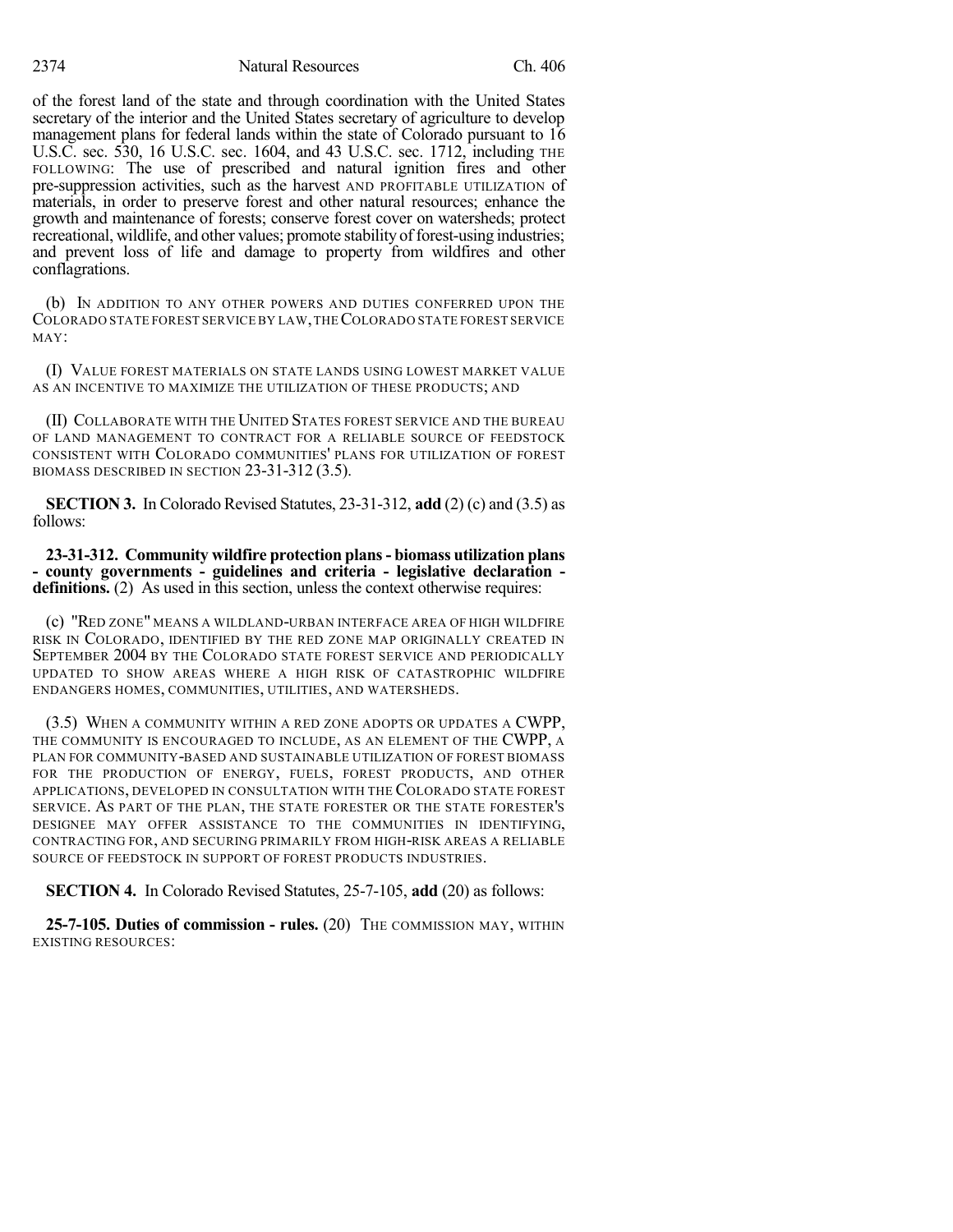(a) ANALYZE A RANGE OF RESIDENTIAL,COMMERCIAL,AND INDUSTRIALBIOMASS EQUIPMENT FOR AIR EMISSIONS STANDARDS;

(b) IDENTIFY BIOMASS EQUIPMENT THAT MEETS THE EMISSIONS STANDARDS; AND

(c) PUBLICLY POST A STATEMENT OF THE PARAMETERS FOR EQUIPMENT FUELED BY BIOMASS THAT IS SMALLER THAN ONE MILLION BRITISH THERMAL UNITS, AS DEFINED IN SECTION 8-20-201 (1.3), C.R.S., PER HOUR AND INCLUDE A LIST OF BIOMASS EQUIPMENT THAT MEETS THE EMISSIONS STANDARDS.

**SECTION 5.** In Colorado Revised Statutes, 37-95-103, **amend** (4.9) as follows:

**37-95-103. Definitions.** As used in this article:

(4.9) "Forest health project" means:

(a) An undertaking that improvesthe health of a forest, including, but not limited to:

 $\left( \frac{a}{b} \right)$  (I) Reducing the threat of uncharacteristically large or intense insect diseases and epidemics;

 $\left(\frac{1}{b}\right)$  (II) Reducing the impact of uncharacteristically large or high-intensity wildfires;

 $\left(\frac{1}{k}\right)$  (III) Reducing the impact of undesirable nonnative species;

 $(d)$  (IV) Replanting trees in deforested areas; or

 $(e)$  (V) Improving the use of, or adding value to, small diameter trees; AND

(b) A PROJECT TO HARVEST WOODY VEGETATION FOR, OR USE WOODY VEGETATION IN, THE PRODUCTION OF ENERGY, FUELS, FOREST PRODUCTS, OR OTHER APPLICATIONS. THE PROJECT MAY, BUT NEED NOT, CONSTITUTE ALL OR PART OF A PLAN ADOPTED BY A COMMUNITY UNDER SECTION 23-31-312 (3.5), C.R.S.

**SECTION 6.** In Colorado Revised Statutes, 40-2-123, **amend** (1)(a) as follows:

**40-2-123. New energy technologies - consideration by commission incentives - demonstration projects - definitions - legislative declaration repeal.** (1) (a) The commission shall give the fullest possible consideration to the cost-effective implementation of new clean energy and energy-efficient technologies in its consideration of generation acquisitions for electric utilities, bearing in mind the beneficial contributionssuch technologies make to Colorado's energy security, economic prosperity, INSULATION FROM FUEL PRICE INCREASES,AND environmental protection, and insulation from fuel price increases INCLUDING RISK MITIGATION IN AREAS OF HIGH WILDFIRE RISK AS DESIGNATED BY THE STATE FOREST SERVICE. The commission shall consider utility investments in energy efficiency to be an acceptable use of ratepayer moneys.